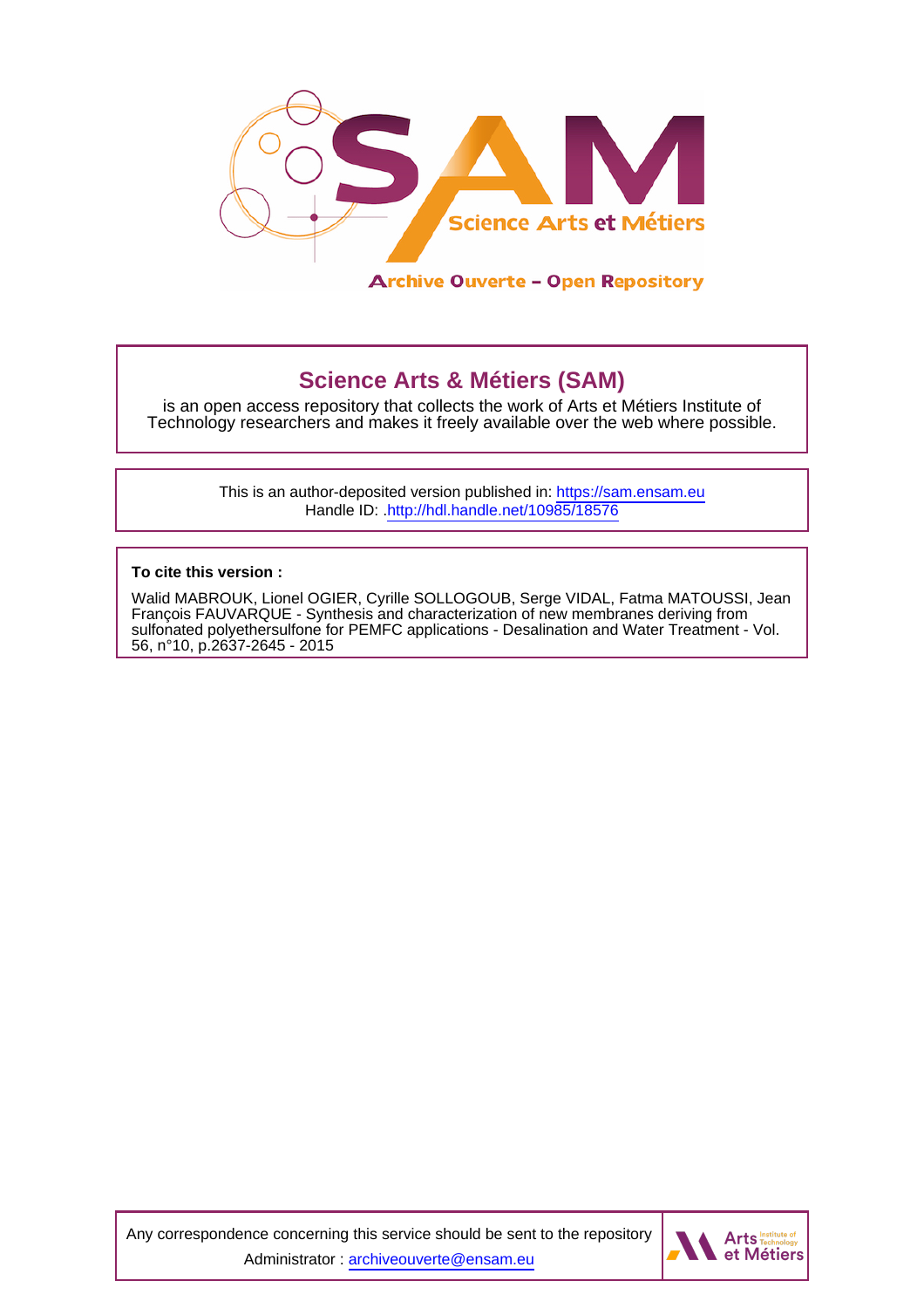## Synthesis and characterization of new membranes deriving from sulfonated polyethersulfone for PEMFC applications

## W. Mabrouk<sup>a,b,c</sup>, L. Ogier<sup>d</sup>, C. Sollogoub<sup>c</sup>, S. Vidal<sup>d</sup>, F. Matoussi<sup>b</sup>, J.F. Fauvarque<sup>e,\*</sup>

a Faculty of Sciences, Department of Chemistry, University of El Manar, 1092 Tunis, Tunisia, Tel. +216 533 043 24;

email: [mabrou\\_walid@yahoo.fr](mailto:mabrou_walid@yahoo.fr)<br><sup>b</sup>Department of Chemical and Biological Engineering, INSAT, University of Carthage, 1080 Tunis, Tunisia, Tel. +216 965 550 88; email: [matoussif@yahoo.fr](mailto:matoussif@yahoo.fr) (F. Matoussi)

PIMM Laboratory, UMR 8006, ENSAM/CNRS/CNAM, 151, Boulevard de l'Hopital, 75013 Paris, France, Tel. +33 620 535 908; email: [cyrille.sollogoub@cnam.fr](mailto:cyrille.sollogoub@cnam.fr) (C. Sollogoub)

d ERAS Labo, 222 RN 90, St Nazaire Les Eymes, Grenoble 38330, France, Tel. +33 476 520 454; Fax: +33 476 521 753; email: [eras.labo@wanadoo.fr](mailto:eras.labo@wanadoo.fr) (S. Vidal)

<sup>e</sup>Industrial Materials, Metallic, Polymeric & Ceramic, Electrochemistry Laboratory, CNAM, 2, rue Conté, 75003 Paris, France, Tel. +33 140 272 420; email: [jean-francois.fauvarque@cnam.fr](mailto:jean-francois.fauvarque@cnam.fr)

#### ABSTRACT

Two new types of proton exchange membranes used in proton exchange membrane fuel cell (PEMFC) were synthesized from sulfochlorinated polyethersulfone (PES (polyarylethersulfone)–SO2Cl). One, called S-PESB, was obtained by grafting butylphenol in an amount of 0.3 equivalent per monomer unit. The second (S-PESTD) was prepared by cross-linking with 0.1 equivalent of 4,7,10-trioxa-1,13-tridecandiamine. Analysis of thermal properties (thermogravimetric analysis and DSA) and mechanical testing (dynamical and thermomechanical analysis) of the two membranes showed a significant improvement in comparison with unmodified polyethersulfone sulfonic acid (S-PES). Thus, a significant lowering of the glass transition temperature was observed. In addition, a comparative study carried out with the commercial Nafion<sup>®</sup> membrane gave very similar values of ionic conductivity and a high selectivity of proton transport. A preliminary electrochemical study of membrane/electrode assembly has shown that the elaborated membranes are promising in PEMFC application. Power densities obtained with cross-linked S-PESTD were superior to those of commercial Nafion<sup>®</sup>, while S-PESB led to comparable values.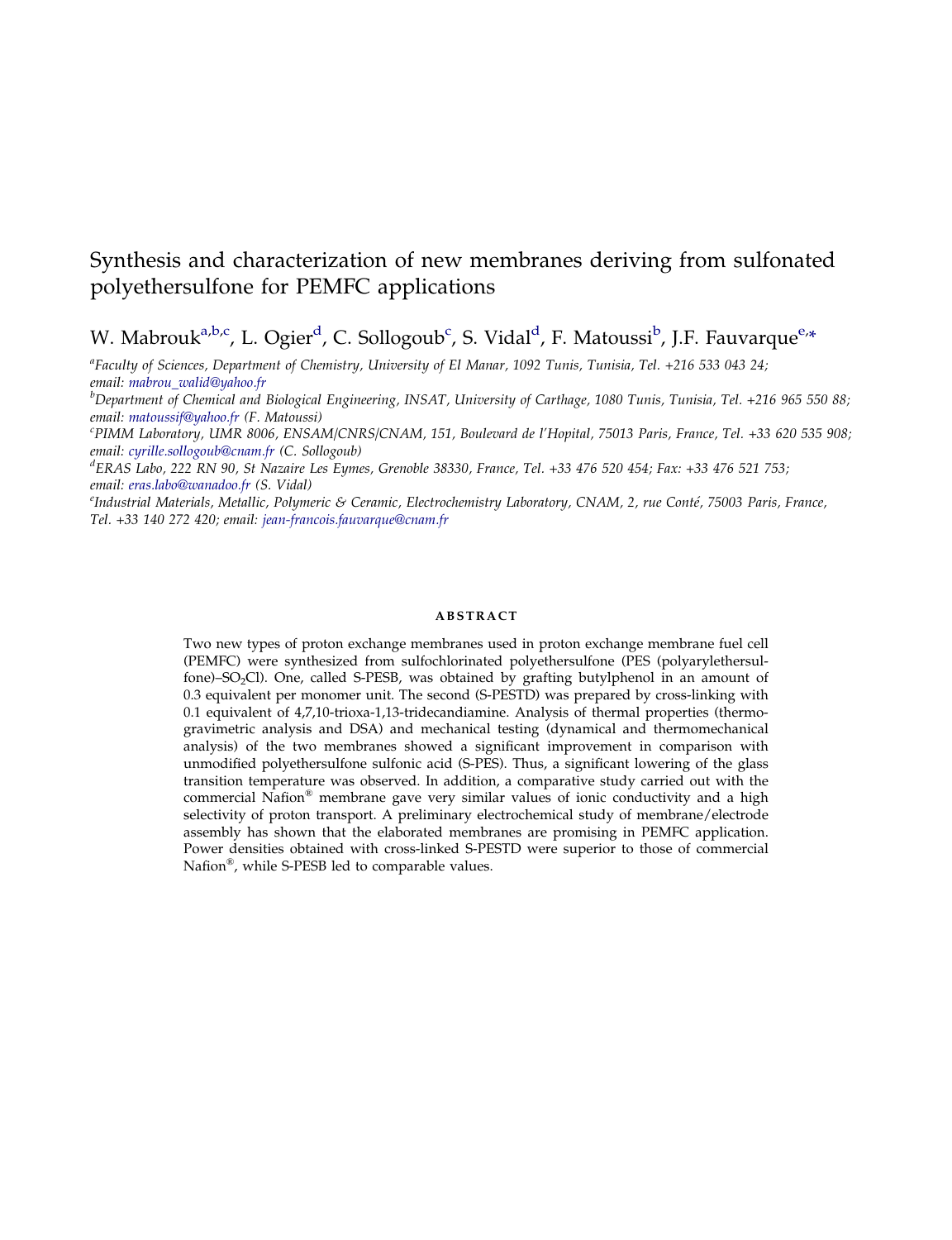#### 1. Introduction

Proton exchange membrane fuel cell (PEMFC) has been receiving lot of attention as a power source for both stationary and mobile applications, due to its many attractive features [\[1–4\]](#page-8-0). PEMFC developed to date require the use of platinum as a catalyst and perfluorinated polymers as membranes. These materials are expensive and platinum is a rare metal and therefore constitute a lock to large-scale development of this clean source of sustainable energy technology. Nafion® membrane is used in PEMFC for its excellent chemical properties and good mechanical stability. Its perfluorinated backbone is resistant to oxidative attack and to degradation. Super-acidic sulfonic acid pending groups are responsible for a good cationic conductivity, in the range of 0.1–0.3 S/cm for hydrated protons [\[5–9\]](#page-8-0).

Several other perfluorinated membranes have been designed for these uses (Flemion® [[10](#page-8-0)], Aquivion® [[11\]](#page-8-0)) with some advantages, like thermal stability, strong water retention, and high proton conductivity. Nevertheless, the main drawback of the perfluorinated membranes is their high cost. Thus, the development of alternative membranes of lower cost and with the same chemical and thermomechanical properties appears as a major challenge.

In recent years, there has been a dramatically growing research activity in the area of ion exchange membrane deriving from aromatic polymers as polyarylethersulfone (PES), polyaryletherketone, polybenzenimidazole, etc. [[12–14](#page-8-0)]. The aromatic ring is usually a favorable site for chemical modification allowing functionalization. Hence, sulfonated polyethersulfone (S-PES) has shown many advantages to elaborate solid electrolyte for PEMFC [[14,15](#page-8-0)], for example, good thermal stability, easy electrophilic substitution. In a former work [\[16,17](#page-9-0)], we studied the effect of octylamine grafting on the S-PES backbone (S-PES Octylsulfonamide: S-PESOS) and cross-linking with hexane diamine and amino polyethersulfone (HEXCl, ClNH2 membrane). It was found that the mechanical properties of the obtained membranes are improved as compared with unmodified S-PES.

In this work, we report the results of elaboration of two new S-PES-based membranes. The used starting polymer was chlorosulfonated polyethersulfone (Cl- $PES$ ) with a ratio of pending  $SO<sub>2</sub>Cl$  per molecular unit (pmu), a very reactive group, controllable at will. The ratio chosen here was 1.3 pmu. Membranes made from hydrolyzed Cl-PES (1.3 group pmu) are fragile and soluble in water when heated. Grafting and/or crosslinking are mandatory for improving mechanical properties and suppressing solubility in hot water. Previous results have been reported by us using octylamine as a grafting reactant and/or PES-NH2 as a cross-linking agent [\[16\]](#page-9-0). We report here the use of para isobutyl-phenol as a grafting reagent and 4,7,10-trioxa tridecane-1,13-diamine as a cross-linking reagent.

The hydrophobic character of isobutyl phenol should suppress hot water solubility. The acidic phenol group is easily converted into sodium form, which reacts rapidly and quantitatively with  $SO<sub>2</sub>Cl$  groups. We used 0.3 phenate pmu, leaving  $1.0$  SO<sub>2</sub>Cl pmu for obtention of acidic  $SO<sub>3</sub>H$  1.0 group pmu after hydrolysis.

4,7,10-Trioxa tridecane-1,13-diamine as a cross-linking reagent should also suppress solubility in hot water. Using an alpha, omega diamine on a poly oxyethylene backbone should keep a convenient inter-chain mobility and decrease the fragility of the membrane. Use of 0,1 M equivalent of this cross-linking reactant keeps 1.1  $SO<sub>2</sub>Cl$  group pmu for  $SO<sub>3</sub>H$  production.

The membranes have been characterized, both mechanically and electrochemically, and compared with a commercial membrane. Finally, the fuel cell performances of the membranes have been investigated.

### 2. Experimental

#### 2.1. Materials

Nafion® 117 membrane was supplied from DuPont. The thickness of Nafion® 117 membrane in H-form was 175 μm in the dry state and 210 μm in wet state.

Petroleum ether, diethyl ether, and tetrahydrofuran were purchased from VWR. Dimethylacetamide (DMAc) was purchased from Acros. Sulfuric acid was purchased from Scharlau. Butylphenol and 4,7,10-trioxa-1,13-tridecandiamine were purchased from Sigma-Aldrich. All chemicals were used without further purification.

Sulfochlorated polyethersulfone, sulfonated polyethersulfone butylsulfonate (S-PESB), and sulfonated polyethersulfone tioxatridecandisulfonamide (S-PESTD) were synthesized in ERAS Labo enterprise.

#### 2.2. Polymer synthesis

Cl-PES synthesis was performed in a preceding work by Mabrouk et al. [[16](#page-9-0)].

Polymer grafted with sodium butylphenolate (S-PESB) was prepared with 0.3 equivalent ratio of grafting reactant. The polymer solution is prepared with 20 g (0.034 mol of monomer unit) of Cl-PES dissolved in 80 mL of tetrahydrofuran. Sodium butylphenolate is prepared in 20 mL of anhydrous tetrahydrofuran with butylphenol (1.57 g) at room temperature and magnetic stirring. 0.301 g of sodium hydride is added in the solution and kept under argon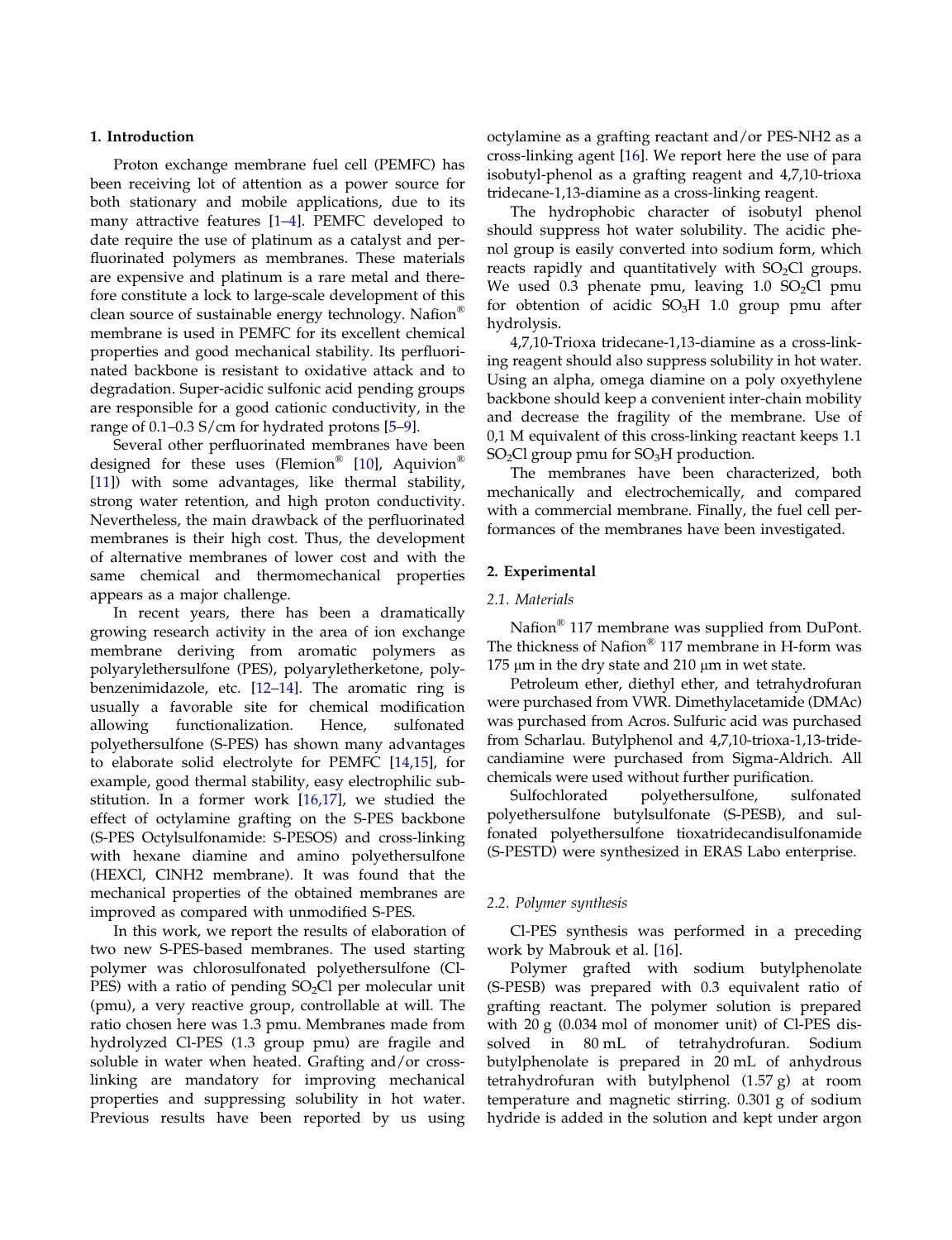atmosphere at 60˚C. After cooling at room temperature, any solid (NaCl) is filtered off and the solution is poured in 200 mL of diethyl ether for precipitation. The polymer is filtered out and washed with  $H_2SO_4$ (1 M) aqueous solution for hydrolysis of residual SO<sub>2</sub>Cl. The polymer is then washed with distilled water until the rinsing water keeps neutral. It is finally dried at  $80^{\circ}$ C for 6 h (Fig. 1). The solid is finally dried at  $60^{\circ}$ C for 2 h. Yield S-PESB =  $83\%$ .

Synthesis of S-PESTD polymer is done during the membrane preparation (vide infra).

#### 2.3. Preparation of membranes

Two types of membranes were obtained from grafting or cross-linking of Cl-PES.

The preparation of S-PESB membrane was realized by dissolution of powder polymer S-PESB in DMAc (concentration =  $1 g/10$  mL) carried out at room temperature with magnetic stirring.

Fabrication of S-PESTD membrane was done as follows: the cross-linking agent and Cl-PES were dissolved separately at room temperature in DMAc at 10% and mixed under cooling. The resulting viscous polymer solution was stirred during 15 min at low temperature (about 5˚C) under argon bubbling to remove part of generated HCl. However, only a limited amount of cross-linking occurs at low temperature and the polymer is kept soluble. 0.1 equivalent of cross-linking agent was reacted with Cl-PES groups. Then, the two clear polymer solutions of S-PESB or S-PESTD were filtered through Nylon AG Sefar Nitex



Fig. 1. Synthesis of S-PESB and S-PESTD.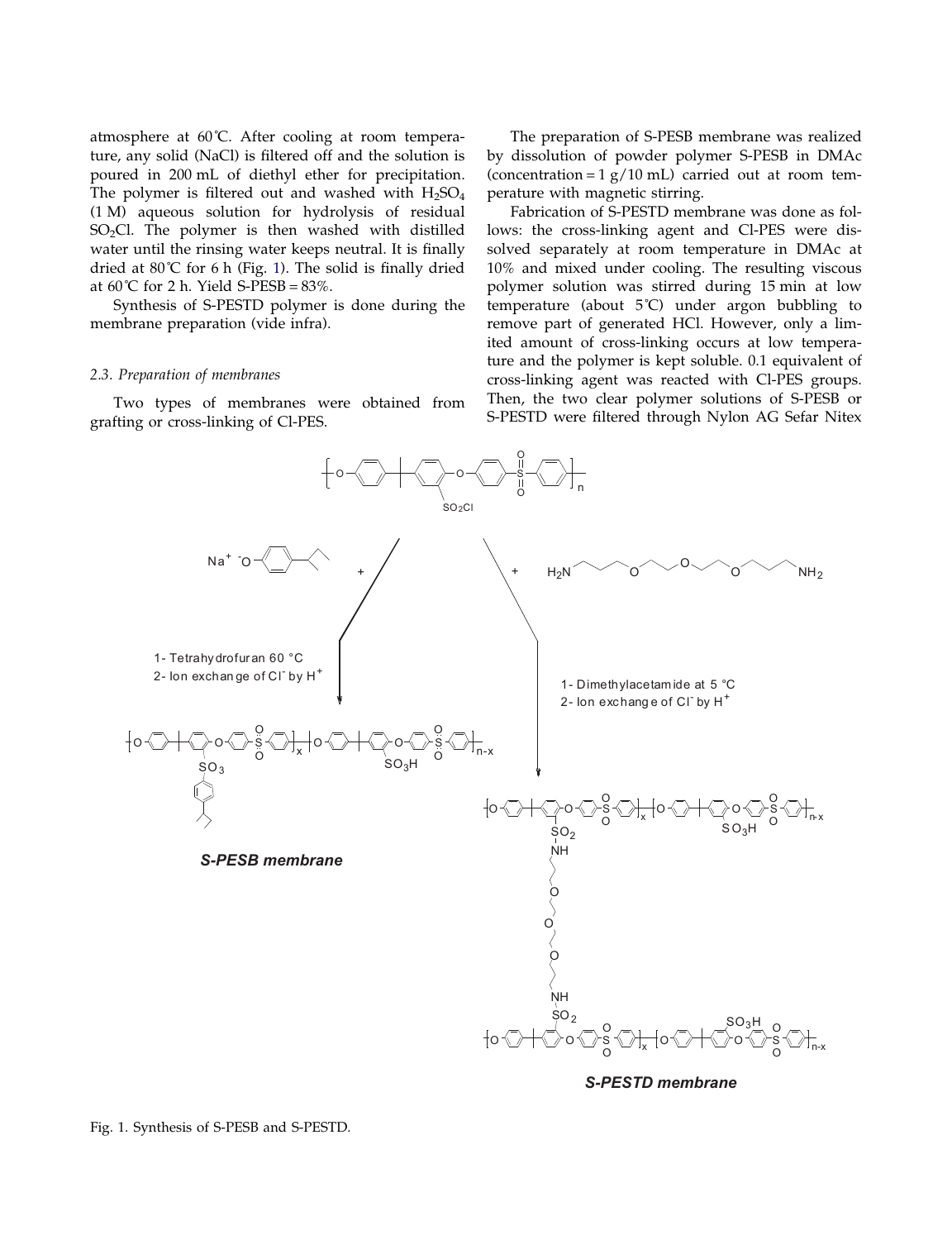60 μm, and the mass recovered were negligible. Then, the polymer solutions were poured in  $(30 \text{ cm} \times 18 \text{ cm})$ teflon plate. Drying was carried out, first during 12 h at  $40^{\circ}$ C, then 6 h at  $70^{\circ}$ C, and finally 12 h at  $100^{\circ}$ C. Cross-linking of S-PESTD occurs during heating, the resulting polymer becomes insoluble in usual solvents. After cooling, the membranes were wetted with distilled water, removed from the Teflon plate, and stored wet. Regular thickness was 120 μm.

## 3. Characterization

#### 3.1. Water uptake

Water uptake measurements have been performed after drying membrane samples  $(3 \text{ cm} \times 3 \text{ cm})$  at  $100^{\circ}$ C under vacuum overnight. The membrane was weighed ( $W_{\text{dry}}$ ) and then immersed in distilled water at room temperature during 48 h [\[17\]](#page-9-0). The membranes were then removed, excess water taken away with an hydrophilic fabric, and the samples were finally weighed  $(W<sub>wet</sub>)$ . The water uptake was obtained by calculating the percentage of weight gain with respect to the dried membrane weight according to the following equation:

Water uptake = 
$$
\frac{(W_{\text{wet}} - W_{\text{dry}})}{W_{\text{dry}}}
$$
 × 100 (1)

#### 3.2. Ionic conductivity

All the membranes were immersed in 1 M  $H_2SO_4$ (300 mL) for 72 h before testing. Ionic conductivities of proton exchange membranes were measured at room temperature using a conductimetric clamp in 1 M H2SO4. The resistances of membranes were measured with a Hameg Instrument Conductimeter LC meter HM8018 [[18](#page-9-0)]. Ionic conductivities (S/cm) depend on the thickness membrane  $(l \text{ in cm})$ , on the active surface exposed to the membrane  $(S = 0.785$  cm), and on the resistance membrane ( $R$ <sub>membrane</sub> (Ω)). It can be calculated by the following equation.

$$
\sigma = \frac{l}{R_{\text{membrane}} \cdot S} \tag{2}
$$

#### 3.3. Ionic exchange capacity

The ionic exchange capacity (IEC) has been determined by titration. The membrane in acidic form was immersed for 2 d in 100 mL of 10−<sup>2</sup> M NaOH aqueous solution. The resulting solution was titrated with

 $10^{-3}$  M H<sub>2</sub>SO<sub>4</sub> solution [[19\]](#page-9-0). The IEC is expressed as meq of sulfonic groups/g of dry polymer and is determined from the following relation:

$$
IEC = \frac{\left(n_{\text{NaOH}}^i - n_{\text{NaOH}}^f\right)}{W_{\text{dry}}}
$$
\n(3)

#### 3.4. Proton transport number

The cationic transport number was measured using Hittorf Cell: the cell is constituted of two symmetrical glass compartments, each one was filled with aqueous  $H_2SO_4$  1 M 50 mL. The membrane (4.15 cm) is motionlessly placed between them as described in previous papers [\[18,20](#page-9-0)].

## 3.5. Nuclear magnetic resonance

The samples of different polymers were dissolved in DMSO d-6 (calibrated:  $\delta$  = 2.49 ppm for the protons) by warming them to ensure a total dissolution of the samples. <sup>1</sup>H NMR analyses were performed at a temperature of 21˚C using a 200 MHz Bruker spectrometer (AC200). Concentrations lower than 40 mg/mL provide the best resolution.

#### 3.6. Differential scanning calorimetry

Differential scanning calorimetry (DSC) measurements were carried out using TA instrument. A sample (3 mg) of polymer was put in the cell and the thermogram is registered between 20 and 300˚C with a sweep rate of  $5^{\circ}C/m$ in under an argon flow of 40 mL/min. Glass transition temperature  $(T<sub>g</sub>)$  was obtained from the second sweep.

#### 3.7. Dynamical and thermomechanical analysis

Dynamical and thermomechanical analysis (DTMA) measurements were carried out with TA Instruments DMA Q800 spectrometer working in the tensile mode. Membrane samples were cut with the following dimensions: length 11 mm, width 5 mm, and thickness 120 μm. Measurements were performed in isochronal conditions (1 Hz), and the temperature was varied between 5 and 350˚C at 3˚C/min under a dry air flow of 50 mL/min.

#### 3.8. Thermal stability

The thermogravimetric analysis (TGA) was carried out using a Perkin Elmer TGA 6. Approximately 3 mg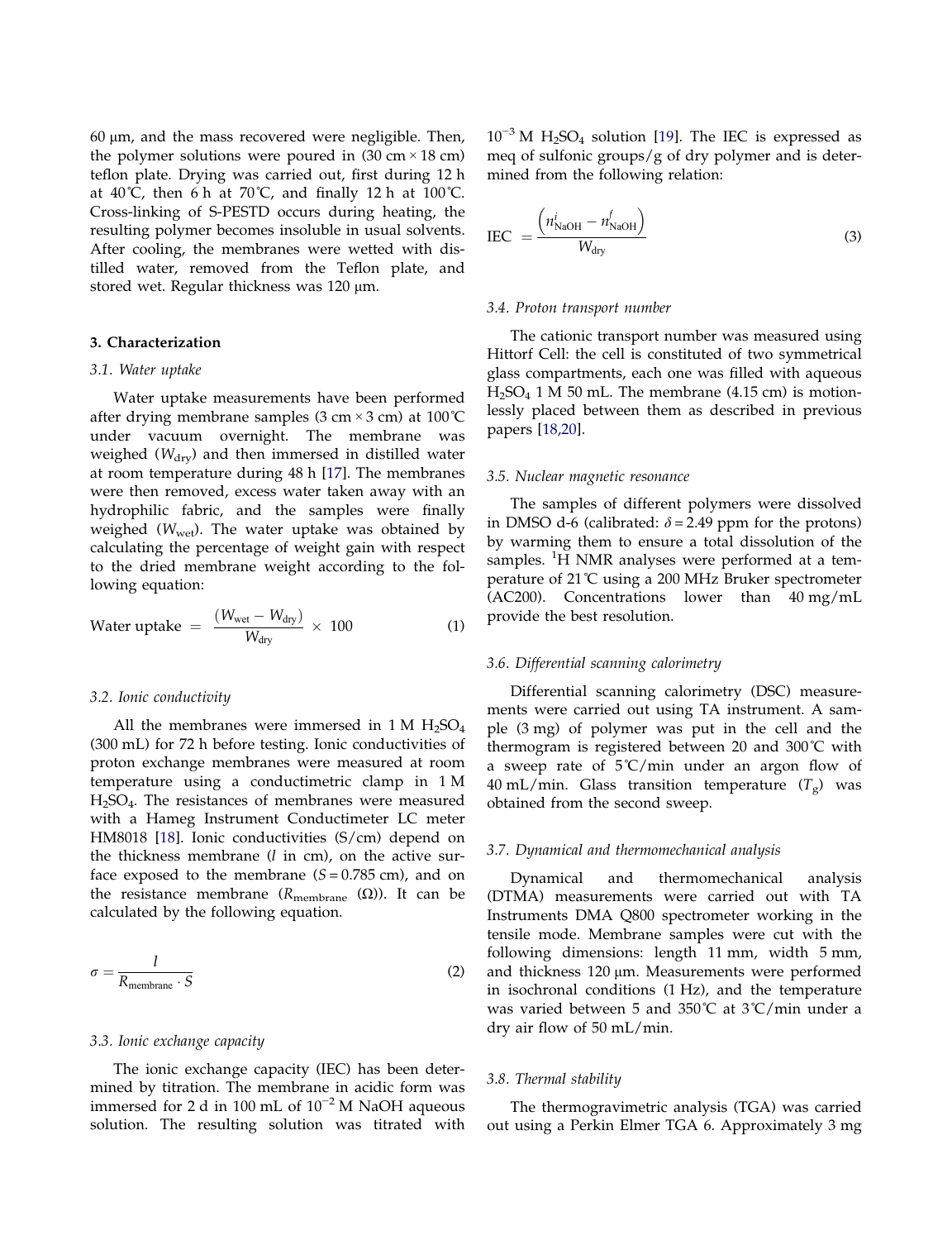samples were first dried at  $100^{\circ}$ C to remove any moisture and solvent for 8 h, and then programmed from 30 to 400°C at a rate of  $7^{\circ}$ C/min under a 40 mL/min nitrogen flow.

## 3.9. Membrane electrode assembly

S-PESB and S-PESTD membranes were immersed in water for 12 h before assembling in fuel cell. In a membrane electrode assembly (MEA), the membrane was set between the anode and the cathode, both commercially available from Paxitech®. The active surface was  $5 \text{ cm}^2$ , and the platinum load was  $0.5 \text{ mg/cm}^2$ . Before assembling, a drop of acidic silica gel was used as a interfacial solution on the active layer to enhance contact between the membrane and the electrodes.

#### 3.10. Fuel cell measurements

An elementary Paxitech® fuel cell was used to test the electrode membrane assembly performances [[16,21\]](#page-9-0). The measurements were performed with a Voltalab® PGZ301 potentiostat galvanostat, available from Dynamic EIS Voltammetry. The potential is measured as a function of applied current. The current values vary in the range 0–1 A. Hydrogen and oxygen from air were bubbled in distilled water before using in the system. The flow rate was 100 mL/min. All the experiments were run at room temperature and under atmospheric pressure.

## 4. Results and discussion

#### 4.1. NMR characterization

The chemical structure of S-PESB synthesized polymer was determined by <sup>1</sup>H NMR. The obtained

spectrum is presented in Fig. 2. Peak assignation is the following:  $\delta = 0.77$  ppm is assigned to methyl protons of –CH<sub>2</sub>–CH<sub>3</sub> (triplet),  $\delta$  = 1.1 ppm is assigned to methyl protons of CH<sub>3</sub>-CH-Ar (doublet), and  $\delta$  ~ 1.4 ppm (bad resolved) is assigned to protons of CH<sub>2</sub> group. The signal at  $\delta$  = 1.63 ppm is assigned to PES dimethyl group and  $\delta = 2.5$  ppm is assigned to proton of butylphenol tertiary carbon (–CH–).

The amount of sulfonic acid is given by the ratio areas of signals at  $\delta = 6.5 - 8.2$  ppm of aromatic protons [\[19,21–25](#page-9-0)]. The value is in agreement with the value of one sulfonic acid group pmu, as given in Table [1.](#page-6-0)

Cross-linked S-PESTD is not soluble.

#### 4.2. Thermal characterization

The thermal stability of the membranes was investigated by TGA. Fig. [3](#page-6-0) shows that both S-PESB and S-PESTD membranes present a very similar behavior and are stable in the temperature range between ambient and approximately 200˚C. Both S-PESB and S-PESTD membranes exhibit steps of weight loss related to the degradation of the sulfonic groups. In comparison, the decomposition of Nafion® sulfonic groups starts at 325°C. Nevertheless, the thermal stability of all membranes is convenient in the temperature range of fuel cell application.

Results of DSC analysis of S-PESB and S-PESTD membranes are shown in Fig. [4.](#page-6-0) The glass transition temperatures are, respectively, 185 and 205˚C.

#### 4.3. Mechanical properties

DMTA led to curves given in Fig. [5](#page-6-0) showing that the storage modulus of the two elaborated membranes remains stable from room temperature to around 180–210˚C. This stability is due to the aromatic



Fig. 2. <sup>1</sup>H NMR spectrum of S-PESB, DMSO d6, and  $T = 20$ °C.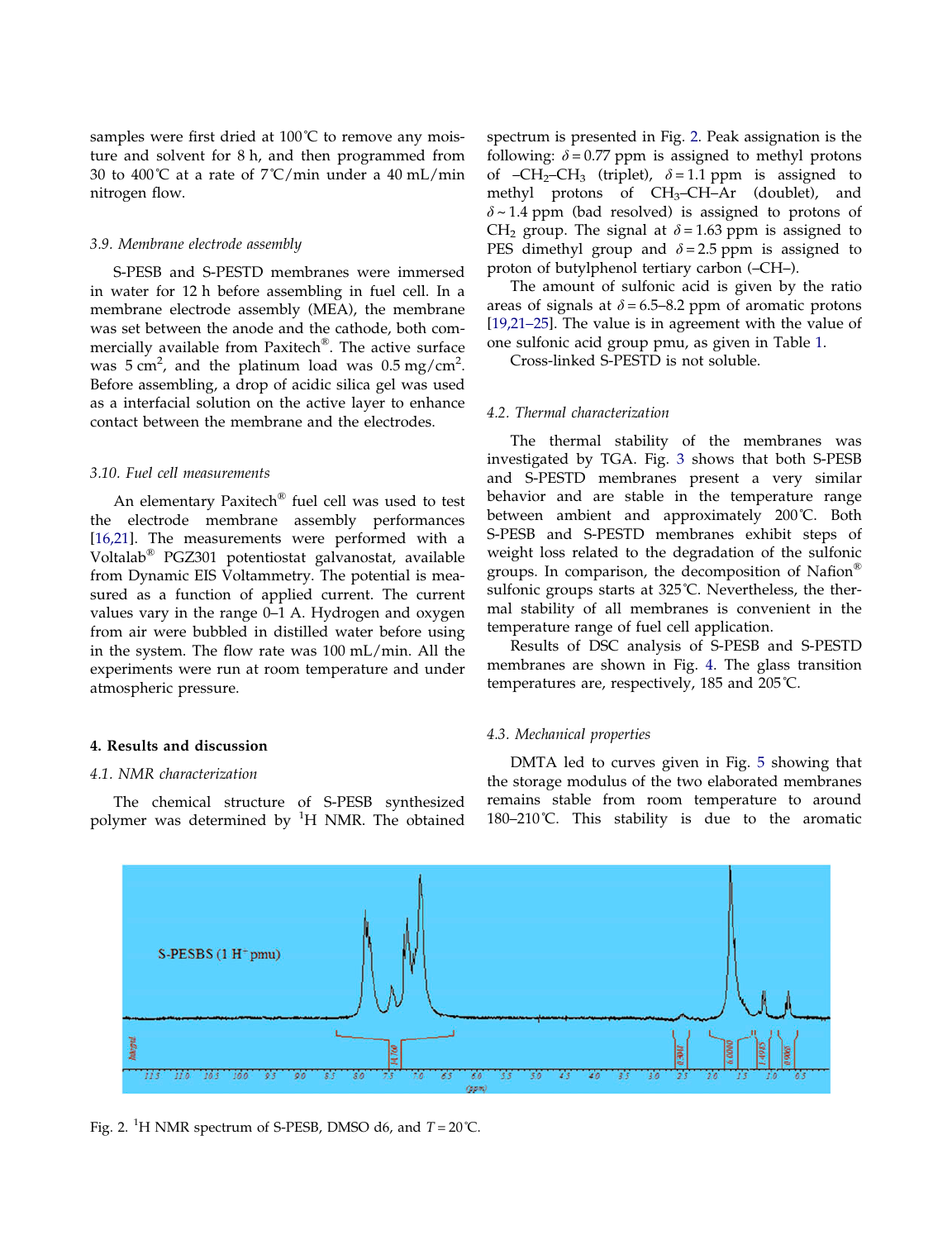<span id="page-6-0"></span>Table 1 Water uptake and IEC of S-PESB, S-PESTD, and Nafion® 117 membranes, surface = 9 cm

| Membrane                        | Water<br>uptake $(\%)$ | Degree of<br>sulfonation IEC<br>(pmu) | (meq/g) |
|---------------------------------|------------------------|---------------------------------------|---------|
| S-PESB                          | 47                     | $1.0 H+$                              | 1.40    |
| <b>S-PESTD</b>                  | 58                     | $1.1 H+$                              | 1.95    |
| Nafion <sup>®</sup> 117 $(H^+)$ | 32                     | $0.9 H+$                              | 1.25    |



Fig. 3. TGA analysis of S-PESB, S-PESTD, and Nafion® membranes.



Fig. 4. DSC analysis of S-PESB, S-PESTD, and Nafion® membranes.

backbone of the PES. Evaporation of water observed around 120˚C leads to a rigid film which becomes more flexible membrane in the range of glass transition temperature. The values of the  $T_g$  obtained by DMTA are consistent with those measured by DSC and more precise. The higher  $T_{\rm g}$  of S-PESTD and its



Fig. 5. DMTA curves of S-PESB, S-PESTD, and Nafion® membranes.

greater thermal stability are probably related to the fact that the polymer is cross-linked. Nafion® 117 measurement has been made with dehydrated sample.

#### 4.4. Water uptake

The values of the water uptake of membranes prepared and commercial Nafion® 117 are shown in Table 1, are also given the values of the degree of sulfonation and the IEC of the various membranes. We notice that the water uptake of S-PESB and S-PESTD membranes' values, respectively, 47 and 58%, are higher than Nafion® membrane. These results can be directly correlated with the degree of sulfonation and exchange capacities of the two new membranes that are significantly higher than the Nafion® membrane as shown in Table 1. However, the S-PESB and S-PESTD synthesized membranes exhibit much lower water uptake than that of the unmodified S-PES, of the order of 118% [[12](#page-8-0)]. This result proves that the grafting and cross-linking decrease the hydrophilic character of the membranes and prevent the polymer from dissolution in water.

#### 4.5. Ionic conductivity

Intrinsic values of conductivity should be obtained by impedance measurements at controlled humidity and temperature. But our method gives quickly a good idea of the conductivity and allows comparison between membranes.

Ionic conductivity values of the S-PESB and S-PESTD membranes are of the order of 0.1 S/cm. They are comparable to that of Nafion®. The ionic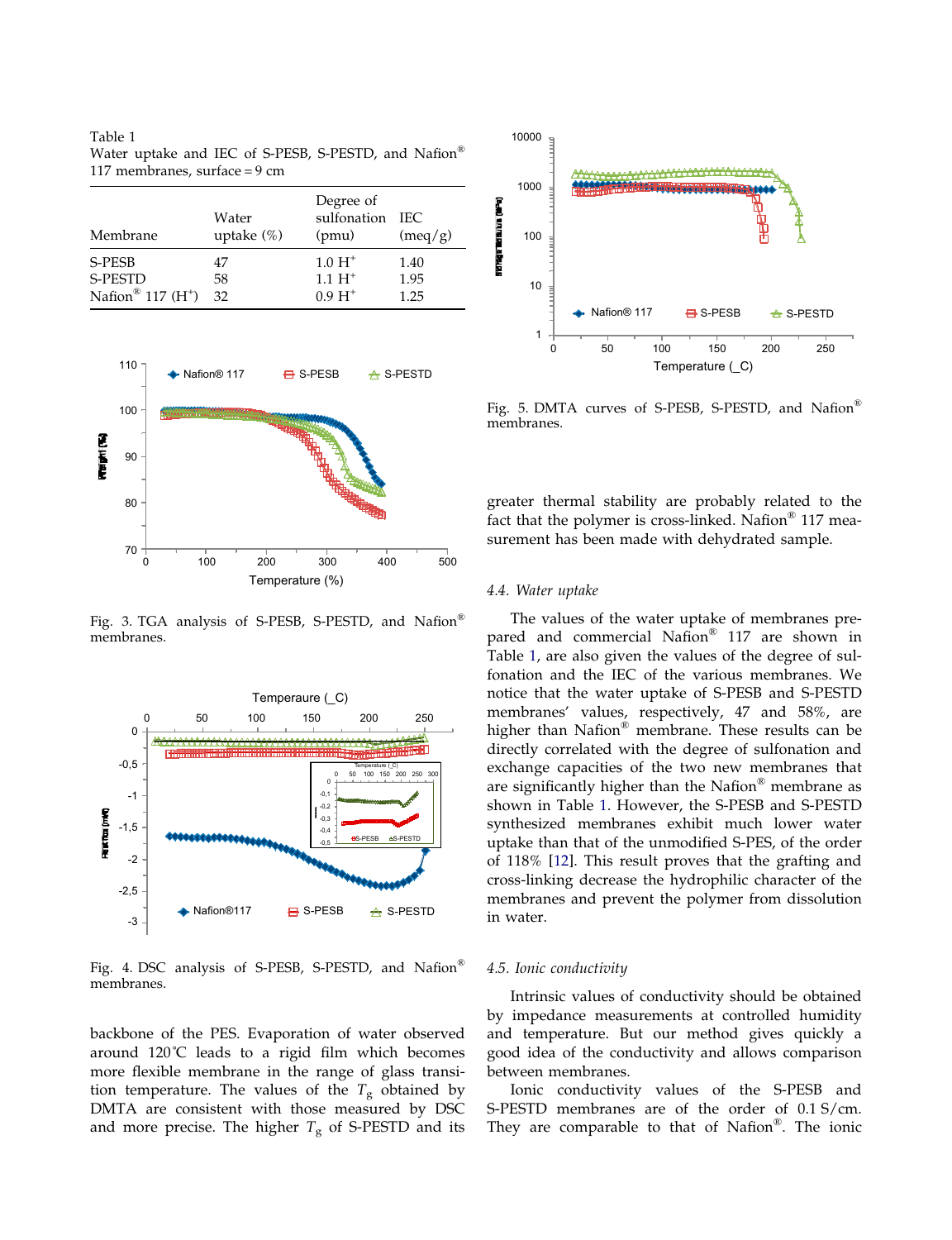|                                            | $i \text{ (mA)}$ | Time (min) | t <sup>+</sup> cathodic | t <sup>+</sup> anodic |
|--------------------------------------------|------------------|------------|-------------------------|-----------------------|
| S-PESB membrane                            | 100              | 188        | 1.00                    | 1.00                  |
| S-PESB membrane                            | 70               | 243        | 1.01                    | 1.01                  |
| S-PESB membrane                            | 40               | 430        | 1.00                    | 0.99                  |
| S-PESTD membrane                           | 100              | 188        | 1.00                    | 0.99                  |
| S-PESTD membrane                           | 70               | 243        | 0.99                    | 0.99                  |
| S-PESTD membrane                           | 40               | 430        | 1.00                    | 1.00                  |
| Nafion <sup>®</sup> 117 ( $H^+$ ) membrane | 100              | 188        | 0.99                    | 1.00                  |
| Nafion <sup>®</sup> 117 ( $H^+$ ) membrane | 70               | 243        | 1.00                    | 1.00                  |
| Nafion <sup>®</sup> 117 ( $H^+$ ) membrane | 40               | 430        | 0.99                    | 0.99                  |

Table 2 Transport number of proton in different membranes.  $[H_2SO_4]=1$  M

conductivity is in fact the sum of two contributions. The first one concerns the intrinsic ionic conduction of the membrane by the  $H^+$  ions which were counterions, directly associated to negative ionic sites of the membrane. The second kind implies  $H^+$  ions present in the sulfuric acid phase, absorbed by the membrane. Lower degree of sulfonation affords membranes with significantly lower conductivities [\[16\]](#page-9-0).

#### 4.6. Ionic exchange capacity

IEC values of different synthesized membranes reported in Table [1](#page-6-0) can be explained by the corresponding molecular weight and the degree of sulfonation in each membrane. The starting polymer, Cl-PES, has  $1,3$  SO<sub>2</sub>Cl group pmu. For S-PESB, 0.3 SO<sub>2</sub>Cl have been reacted with sodium isobutyl phenolate, leaving  $1,0$  SO<sub>2</sub>Cl group pmu, and further hydrolyzed to  $1,0$  $SO<sub>3</sub>H$  group pmu (1.0 H<sup>+</sup> pmu as titrated). For S-PESTD,  $0.2$  SO<sub>2</sub>Cl group pmu have been reacted with 0,1 mol of 4,7,10-trioxa tridecane-1,13-diamine (2  $NH<sub>2</sub>$ )



Fig. 6. Polarization and power density curves of PEMFC Paxitech<sup>®</sup> using S-PESB, S-PESTD, and Nafion<sup>®</sup> 117 (H<sup>+</sup>). Surface =  $5 \text{ cm}^2$ ,  $H_2$  flow rates =  $70$ , and  $O_2$  flow rates = 100 mL/min, at room temperature and atmospheric pressure.

groups pmu), leaving  $1,1$  unreacted SO<sub>2</sub>Cl pmu, and further hydrolyzed to  $1.1$  SO<sub>3</sub>H group pmu as titrated.

#### 4.7. Protonic transport number

Proton transport numbers measured with S-PESB, S-PESTD, and Nafion® are reported in Table 2. The measurements were made at different current densities. The resulting values are comprised in the interval: 1.01–0.99 showing a high selectivity of the synthesized membranes toward protons.

#### 4.8. PEMFC performances

Performances in PEMFC for the different membranes elaborated are reported in Fig. 6. The potential in open circuit (OCV) with the different MEAs was in the range 0.9–1 V, which is the same order as that obtained with a Nafion® membrane in the same conditions (OCV at room temperature is usually lower than 1.0 V). It may be noted that, in comparison with the assembly made with the commercial Nafion® membrane, the performances of the assembly fuel cell made with S-PESTD are superior, while the assembly fuel cell with S-PESB membrane gives comparable results. After wetting, the three membranes have similar thickness. The best results of S-PESTD may be related to the fact that the trioxa-decane bridge is more hydrophilic than the isobutyl phenol group.

The fuel cell performances with MEA containing the new prepared membranes are considered to have very promising results in particular that using S-PESTD membrane.

## 5. Conclusion

Unmodified sulfonated polyether sulfone (S-PES) has been suggested as a thermostable material,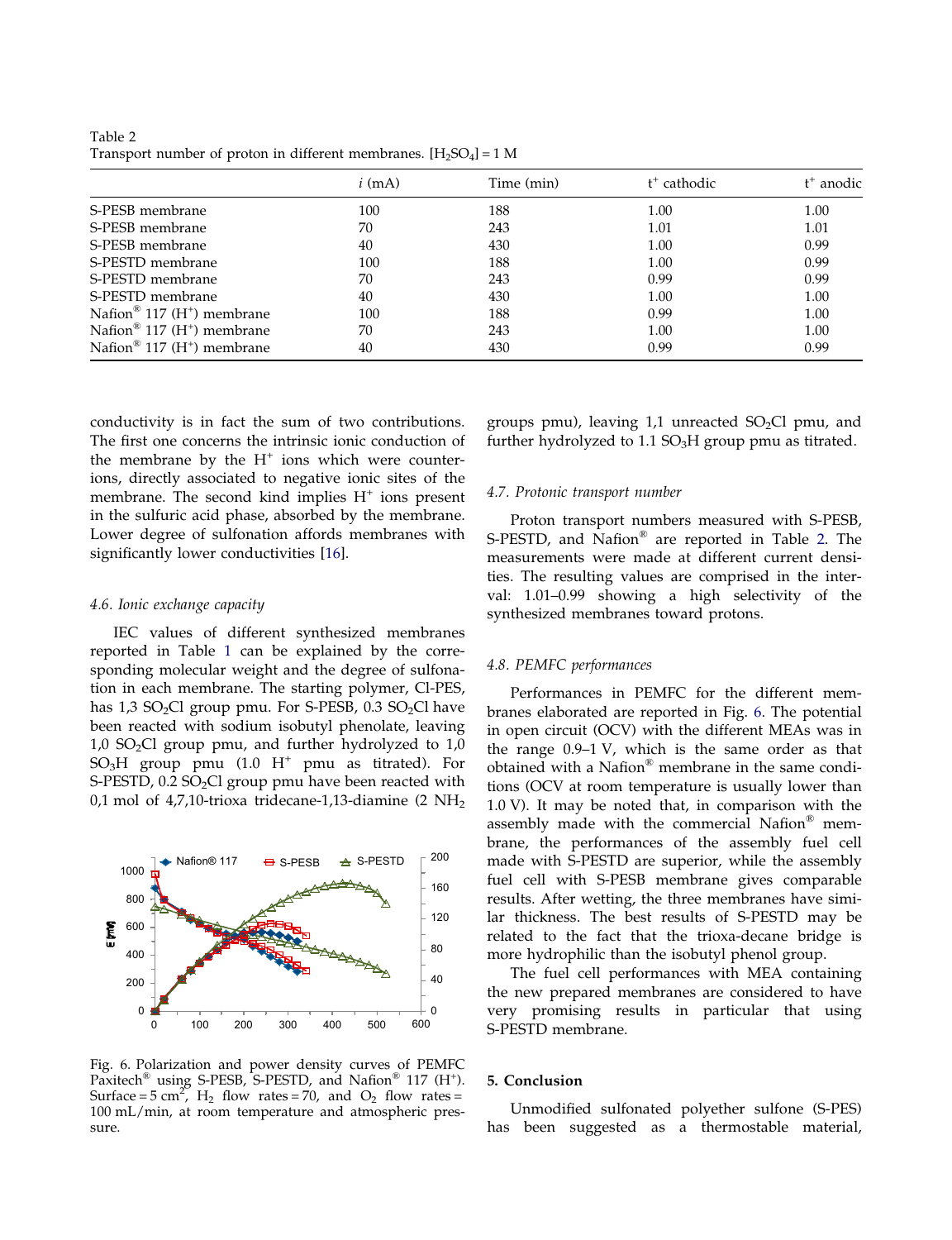<span id="page-8-0"></span>cheaper than perfluorinated material, for fuel cells application. However, membranes made from unmodified S-PES are fragile and soluble in water at high temperature. Modification by grafting hydrophobic groups is easy and improves mechanical properties and the resulting polymer being still soluble in aprotic polar solvents. In order to suppress solubility, crosslinking is mandatory. But cross-linking is known to decrease ionic conductivities and mechanical properties. Cross-linking suppresses solubility, and membrane obtention may be more difficult. So the cross-linking bridge must be carefully chosen. 4,7,10 trioxa-1,13-tridecandiamine was chosen as being mechanically flexible and hydrophilic. A procedure was obtained for membrane obtention before crosslinking.

An easy grafting or cross-linking method of Cl-PES with butylphenol or 4,7,10-trioxa-1,13-tridecandiamine reagents for proton-conducting membranes has been proposed. Two non-fluorinated membranes have been fabricated, characterized, and tested in fuel cells. When compared with sulfonated polyethersulfone, the synthesized grafted and cross-linked membranes exhibit improved mechanical properties and a lower hydrophilic character preventing the membrane from dissolution in water. TGA curves show a good stability of the membranes in the temperature range of PEMFC application. DSC measurements and DMTA analysis of the membranes led to glass transition temperatures higher than that of Nafion®. Furthermore, the electrochemical measurement showed that the membranes obtained have a conductivity close to that of Nafion® and a high selectivity for the transport of the proton.

The fuel cell performances with MEA containing those membranes are considered to have very promising results. The best results have been obtained with S-PESTD membrane, cross-linked with 4,7,10 trioxa-1,13-tridecandiamine reagent, and exhibiting electrochemical performances superior to laboratory cells made from grafted butyl phenol membrane. However, it should be emphasized that S-PESB may be dissolved and the membrane preparation is much easier.

## Acknowledgments

The authors thank the French ANRT (Agence Nationale pour la Recherche et la Technologie) and also the Région Rhône-Alpes for financial support and LEPMI (Laboratoire d'Electrochimie et de Physico Chimie des Matériaux et des Interfaces, St Martin d'hères, 38402 Grenoble, France) for interesting discussions.

## References

- [1] S.J. Peighambardoust, S. Rowshanzamir, M. Amjadi, Review of the proton exchange membranes for fuel cell applications, Int. J. Hydrogen Energy 35 (2010) 9349–9384.
- [2] Y. Wang, K.S. Chen, J. Mishler, S.C. Cho, X.C. Adroher, A review of polymer electrolyte membrane fuel cells: Technology, applications, and needs on fundamental research, Appl. Energy 88 (2011) 981–1007.
- [3] J. Hua, X. Lin, L. Xu, J. Li, M. Ouyang, Bluetooth wireless monitoring, diagnosis and calibration interface for control system of fuel cell bus in olympic demonstration, J. Power Sources 186 (2009) 478–484.
- [4] L. Venturelli, P.E. Santangelo, P. Tartarini, Fuel cell systems and traditional technologies. Part II: Experimental study on dynamic behavior of PEMFC in stationary power generation, Appl. Therm. Eng. 29 (2009) 3469–3475.
- [5] A. Brunetti, G. Barbieri, E. Drioli, A PEMFC and  $H_2$ membrane purification integrated plant, Chem. Eng. Process. Process Intensif. 47 (2008) 1081-1089.
- [6] A.G. Hombrados, L. González, M.A. Rubio, W. Agila, E. Villanueva, D. Guinea, E. Chinarro, B. Moreno, J.R. Jurado, Symmetrical electrode mode for PEMFC characterisation using impedance spectroscopy, J. Power Sources 151 (2005) 25–31.
- [7] S.M. Haile, Fuel cells materials and components, Acta Mater. 51 (2003) 5981–6000.
- [8] V.A. Danilov, M.O. Tade, An alternative way of estimating anodic and cathodic transfer coefficients from PEMFC polarization curves, Chem. Eng. J. 156 (2010) 496–499.
- [9] C. Klaysom, B.P. Ladewig, G.Q. Lu, Preparation and characterization of sulfonated polyethersulfone for cation-exchange membranes, J. Membr. Sci. 368 (2011) 48–53.
- [10] M. Doyle, G. Rajendran, Perfluorinated membranes, handbook of fuel cells: Fundamentals, technology and applications, in: W. Vielstich, H.A. Gasteiger, A. Lamm (Eds.), Fuel Cell Technology and Applications, vol. 3, Wiley, Chichester, 2003, pp. 351–395.
- [11] A. Ghielmi, P. Vaccarono, C. Troglia, V. Arcella, Proton exchange membranes based on the short chain perfluorinated ionomer, J. Membr. Sci. 145 (2005) 108– 115.
- [12] W. Mabrouk, L. Ogier, S. Vidal, C. Sollogoub, F. Matoussi, M. Dachraoui, J.F. Fauvarque, Synthesis and characterization of polymer blends of sulfonated polyethersulfone and sulfonated polyethersulfone octylsulfonamide for PEMFC applications, Fuel Cells 12 (2012) 179–187.
- [13] B. Van der Bruggen, Comparison of redox initiated graft polymerisation and sulfonation for hydrophilisation of polyethersulfone nanofiltration membranes, Eur. Polym. J. 45 (2009) 1873–1882.
- [14] E.E. Unveren, T. Erdogan, S.S. Çelebi, T.Y. Inan, Role of post-sulfonation of poly(ether ether sulfone) in proton conductivity and chemical stability of its proton exchange membranes for fuel cell, Int. J. Hydrogen Energy 35 (2010) 3736–3744.
- [15] L. Li, Sulfonated polyethersulfone cardo membranes for direct methanol fuel cell, J. Membr. Sci. 246 (2005) 167–172.